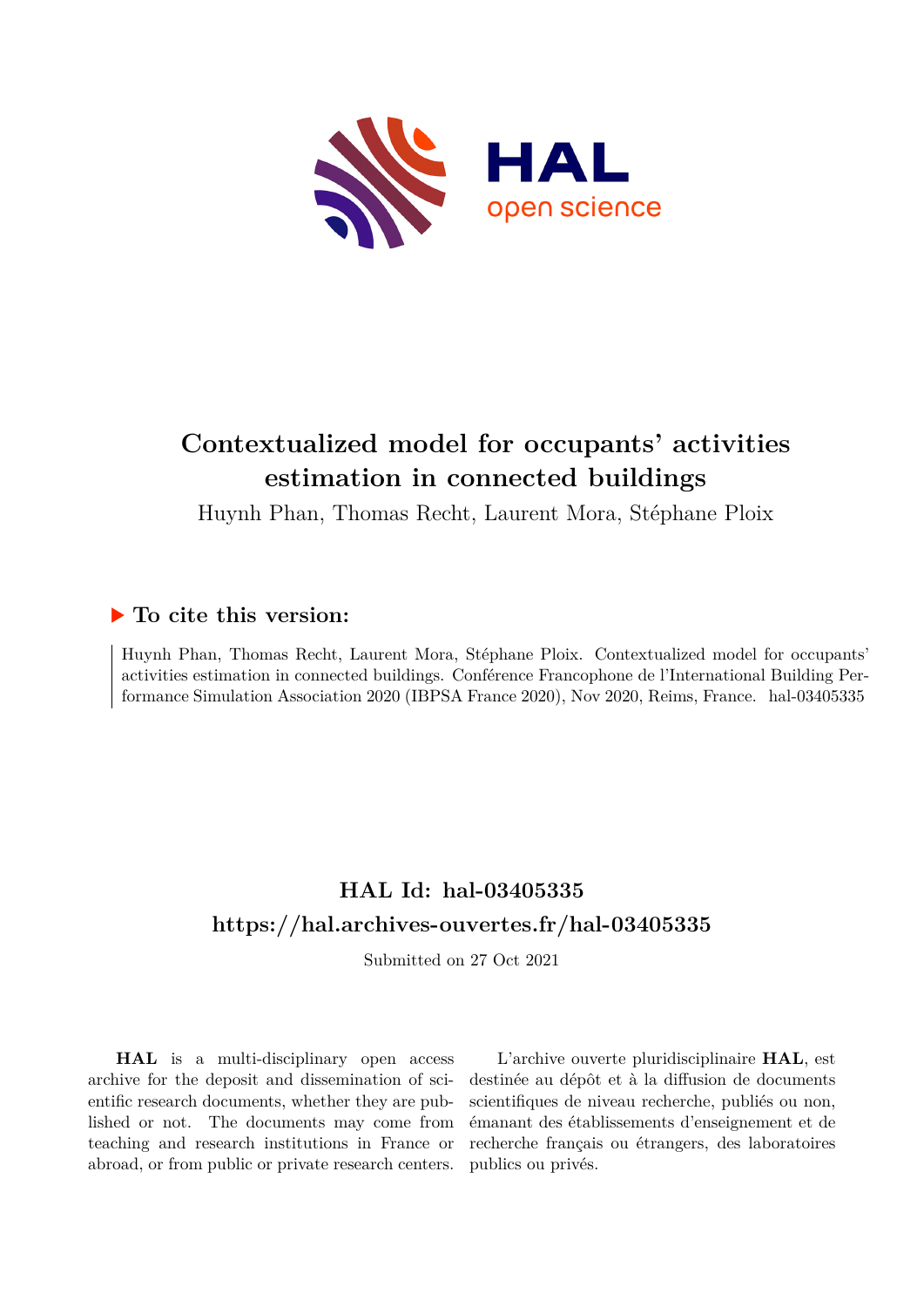## Contextualized model for occupants' activities estimation in connected buildings

Huynh Phan<sup>∗1</sup>, Thomas Recht<sup>1</sup>, Laurent Mora<sup>1</sup>, Stéphane Ploix<sup>2</sup>

<sup>1</sup> I2M Bordeaux, University of Bordeaux CNRS, Arts et Metiers Institute of Technology, Bordeaux INP, F-33400 Talence, France <sup>2</sup> G-SCOP, Grenoble Institute of Technology UMR CNRS 5272, 46 Avenue Felix Viallet, 38031 Grenoble Cedex 1 <sup>∗</sup>huynh.phan@u-bordeaux.fr

RÉSUMÉ. Récemment, de nombreuses approches se sont concentrées sur l'estimation des activités des occupants pour réduire l'écart significatif entre les impacts énergétiques simulés et réels. Cependant, la plupart d'entre elles prennent en compte des données statistiques d'occupation moyenne de nombreux ménages, ce qui est insuffisant pour un ménage spécifique dans un contexte particulier (caractéristiques, habitudes). Cette contribution propose une approche générale basée sur des graphes tenant compte du contexte particulier d'un ménage pour estimer les activités des occupants. Concrètement, un réseau bayésien basé sur les effets mesurés des activités est construit à partir de données de mesure collectées via divers capteurs  $(CO_2, température, humid$ ité, consommation d'énergie d'appareils électriques, etc.) et de connaissances sur un bâtiment résidentiel spécifique. Les résultats mettent en évidence quatre variables principales pour estimer l'activité « cuisiner le petit déjeuner » : la consommation électrique la machine à café, celle du grille-pain, du micro-ondes, et le moment de la journée, le modèle final présentant un score F1 supérieur à 85 %.

MOTS-CLÉS. estimation d'activité, réseau bayésien, simulation.

ABSTRACT. Recently, there have been many approaches focusing on occupants' activities estimation to reduce the significant discrepancy between simulated and actual energy impacts. However, most of them consider general statistical data including average occupancy scenarios of many households that are not sufficient for a specific household in a particular context (characteristics, habits). This contribution proposes a general approach taking into account a particular context to estimate the occupants' activities in a specific household. Specifically, an activity consequencesbased Bayesian Network is built based on measurement data collected from sensors  $(CO<sub>2</sub>,$  temperature, humidity, the energy consumptions of electrical appliances, etc.) and the knowledge from a residential building. The final results show that the activity "cook breakfast" is mostly related to four variables (coffee machine, toaster and microwave energy consumption but also the time of the day) with a F1-score is higher than  $85\%$ .

KEYWORDS. activity estimation, Bayesian Network, simulation.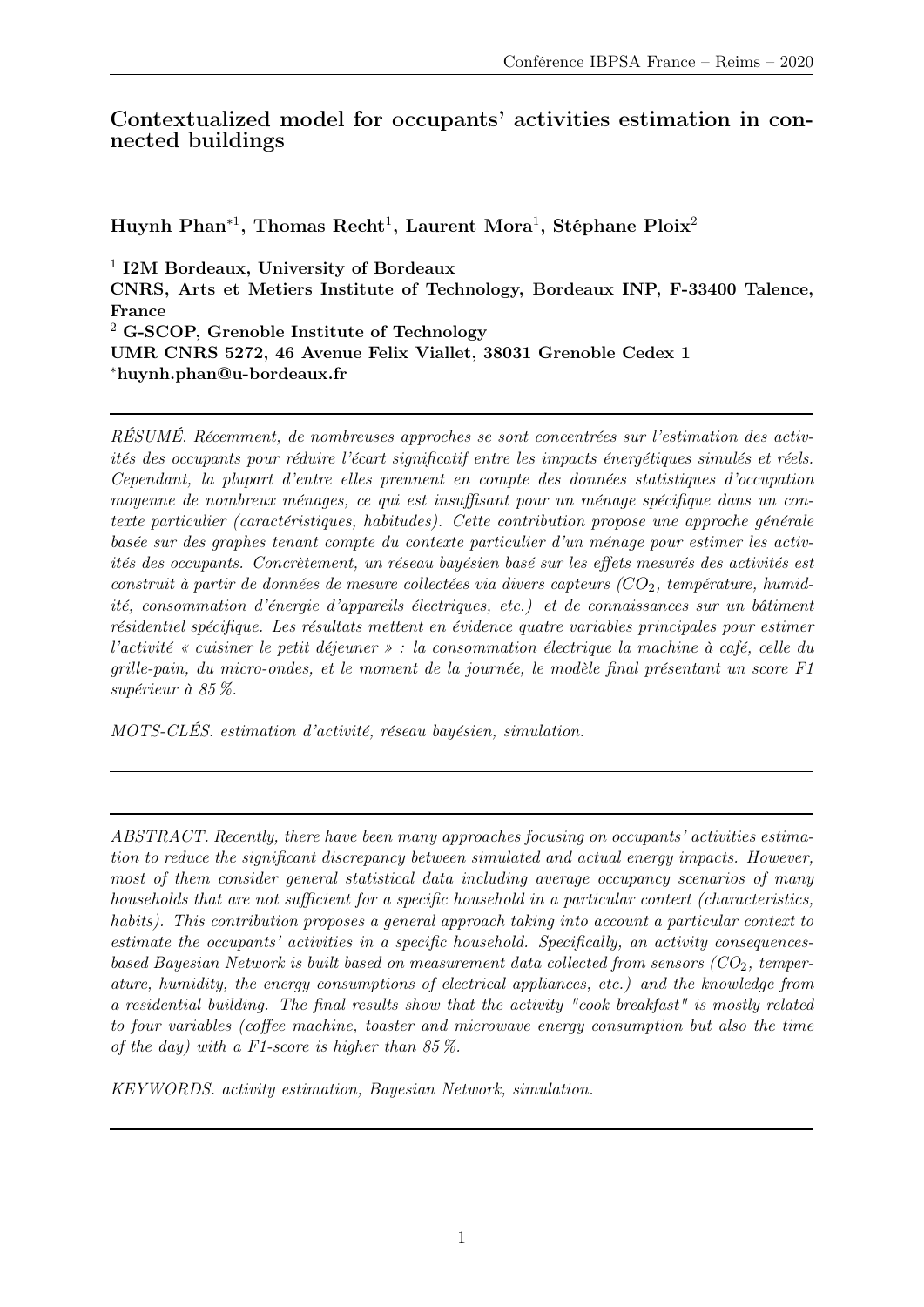#### 1 Introduction

Recently, many researchers have focused on studying the factors, which are influencing energy performance in buildings. They are interested in exploring and understanding more accurately the major problems resulting in wasted energy in residential buildings. Zaraket (2014) addressed occupants' activities as factors having significant impacts on energy consumption in dwellings. In general, three major end-use groups are consuming the energy in residential buildings: space heating/cooling, electrical appliances, and hot water. They are strongly dependent on the activities of occupants. People use energy to satisfy their comfort and do daily life activities such as cooking, cleaning, washing clothes, etc. Therefore, the energy consumption of buildings is highly related to the profiles of occupants, their habits and their activities during their presence.

Consequently, occupants' activities are important factors for optimizing the energy performance of the building. Jia et al. (2017) presented three major benefits of the capability of detecting and modeling occupants' activities earlier for energy simulation: more realistic, support to building systems control measures, improve performance and services to users. Besides, occupants' activities are believed as the major element in explaining discrepancies between simulated and actual energy consumption. Better estimation in occupants' activities can improve the energy estimation in the building simulation software, which is essential for the Building Energy Verification. Additionally, the knowledge gains from the estimation of activities can help give the feedback or recommendation for occupants to enhance their energy usages. They are also used to build the profile of activities for the energy simulation in the design phase.

Many approaches have been proposed to estimate occupants' activities in residential buildings in recent years. The statistical model is a popular approach to extract the patterns of activities from survey data based on the characteristics (age, job, building type, etc.) of residential buildings. Due to the statistical nature of data, this approach considers average occupancy scenarios based on the context of many buildings and households with different habits. However, they are not sufficient to represent a specific building context, which includes determined settings (rooms, activities, appliances, etc.) and the particular members with corresponding characteristics and habits. Consequently, to improve the accuracy of occupants' activities estimation in a particular household, it is necessary to have a model taking into account the context in estimating the activities of members. Starting from the state of the art (see Literature Review section), this study proposed a general approach using a graphical model, which is based on not only measurements but also the context, to estimate the activities in a specific household. In this approach, the contexts information help locate the activities to their locations (rooms). For each activity, the relevant features are selected based on the collected labels from occupants and the measurements. Then, a Bayesian Network is built for each activity and estimate it independently from the others (see Methodology section). The case study corresponds to an individual house, and the shown results are about the estimation of the activity "cook breakfast" (see Case study: Cooking breakfast section).

#### 2 LITERATURE REVIEW

In general, occupants' activity models can be divided into four main groups: profile-based, databased, probabilistic and agent-based.

In profile-based approach, the patterns of the activities are scheduled and fixed for each thermal zone. They are extracted from standard conditions or statistical analysis of actual observations. However, Fabi et al. (2013) stated that these scenarios were repeatable for many households while their preferences were different, ambiguous and they played an important role in operating activities. Hence, predefined scenarios are not efficient to model occupants' activities.

Data-based approach aims to determine the patterns and systematic relationships between related variables using data mining, machine learning techniques such as Super Vector Machine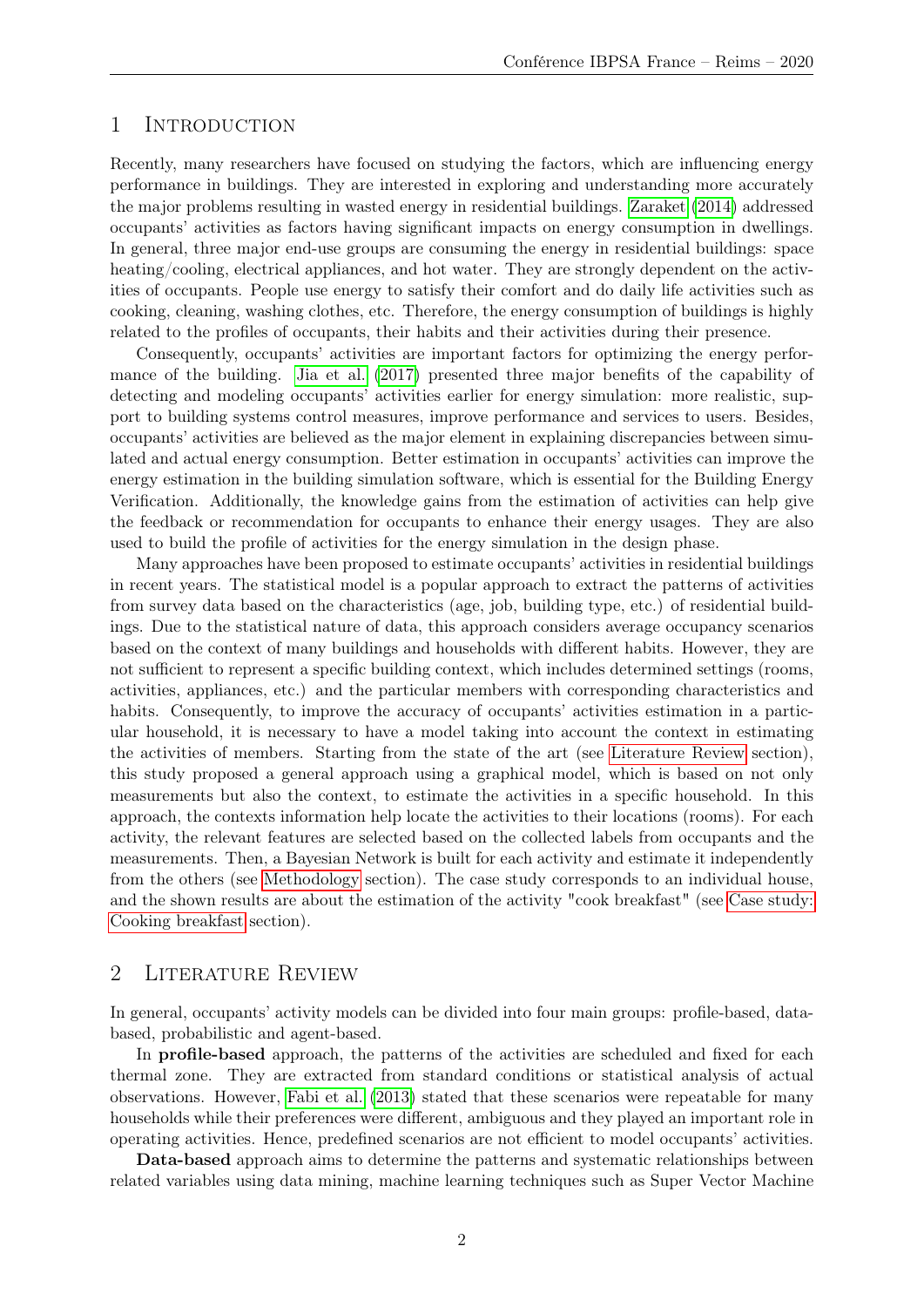(SVM) and Decision Tree (DT). (Zhou et al., 2014) applied SVM to predict activities of using appliances and related electricity consumption. Alhamoud et al. (2015) applied DT to identify patterns of occupants' activities (eating, watching, etc.) for energy consumption estimation and energy saving recommendation systems. However, data-based is a deterministic black-box model, it does not provide human understandable outputs and does not concern the variety of the activities, which come from the uncertainty of preferences and habits.

Probabilistic approach is the most popular approach for activities estimation. The probability of occurrence is estimated based on statistical data. Wilke et al. (2013) proposed a probabilistic model based on French time-use survey data to simulate the sequences of 20 daily activities. The model was based on three types of time-dependent quantities and 41 candidate variables describing the characteristics of the individual (career, day, healthy, gender, job, etc.). Markov chain model was applied to estimate the transition probability between activities. Aerts (2015) derived realistic activity data in dwellings from the combined Belgian Time-Use Survey and Household Budget Survey. In this article, activities were divided into two groups: tasks and personal activities. Tasks were usually performed by only one of the household members in period of time. Personal activities can be performed independently from each member. These models concern the diversity of activities due to the investigation of both the attributes of occupants and the settings of building. However, the statistical data contains the information of many dwellings, individuals with different habits and characteristics, thus these models are hybrid and not entirely sufficient to estimate activities and evaluate energy feedback in a particular household.

Agent-based approach aims to investigate the interactions occupants-building and occupantoccupant through self-organization agents, which make the decision to satisfy their comfort. In (Kashif et al., 2013), the authors proposed an agent-based model to simulate reactive/deliberate group activities taking into account personal characteristics. BRAHMS (Business Re-design Agent-based Holistic Modeling System) language and 5W1H (who, when, where, what, why, how) context were used to learn activities patterns for energy control and management strategies. However, agent-based models become too complex when the number of agents increases because of the interactions network. The agent's comfort is also difficult to define because of the diversity of characteristics, personality and habits.

Besides the mentioned approaches, Bayesian Network (BN) is an approach to predict occupants' activities based not only on dataset but also on expert knowledge. It offers intuitive graphical representations of the uncertain relations among variables and their conditional dependencies via a directed edge. Hawarah et al. (2010) built a BN to predict the usage of oven in cooking based on the expert structure of causal nodes (hour, type of day, month) and effect nodes (duration, energy). Tijani et al. (2015) also proposed a Dynamic Bayesian Network (DBN) to predict the door movement in an office. The authors considered the periods of year, the periods of day, calendar, visitor presence, occupants' presence, season,  $CO<sub>2</sub>$  concentration and past door movement as influent variables. BN is flexible and friendly for the human to understand. It leads to the advantages for the people to explain and validate the model. However, all studies focus on simple activities such as the usage of appliances, the actions of windows/door or the presence of occupants in the building.

#### 3 METHODOLOGY

Based on the Literature Review, this study aims to estimate daily human activities (cook breakfast, personal care, clothes-washing, sleep, absence, etc.) independently based on both measurement data and knowledge of the context in a specific household. This section presents the methodology for estimating a particular activity in a dwelling, with four main steps: 1. Data collection. 2. Data normalization. 3. Features selection. 4. Consequence-based Bayesian Network for activity estimation.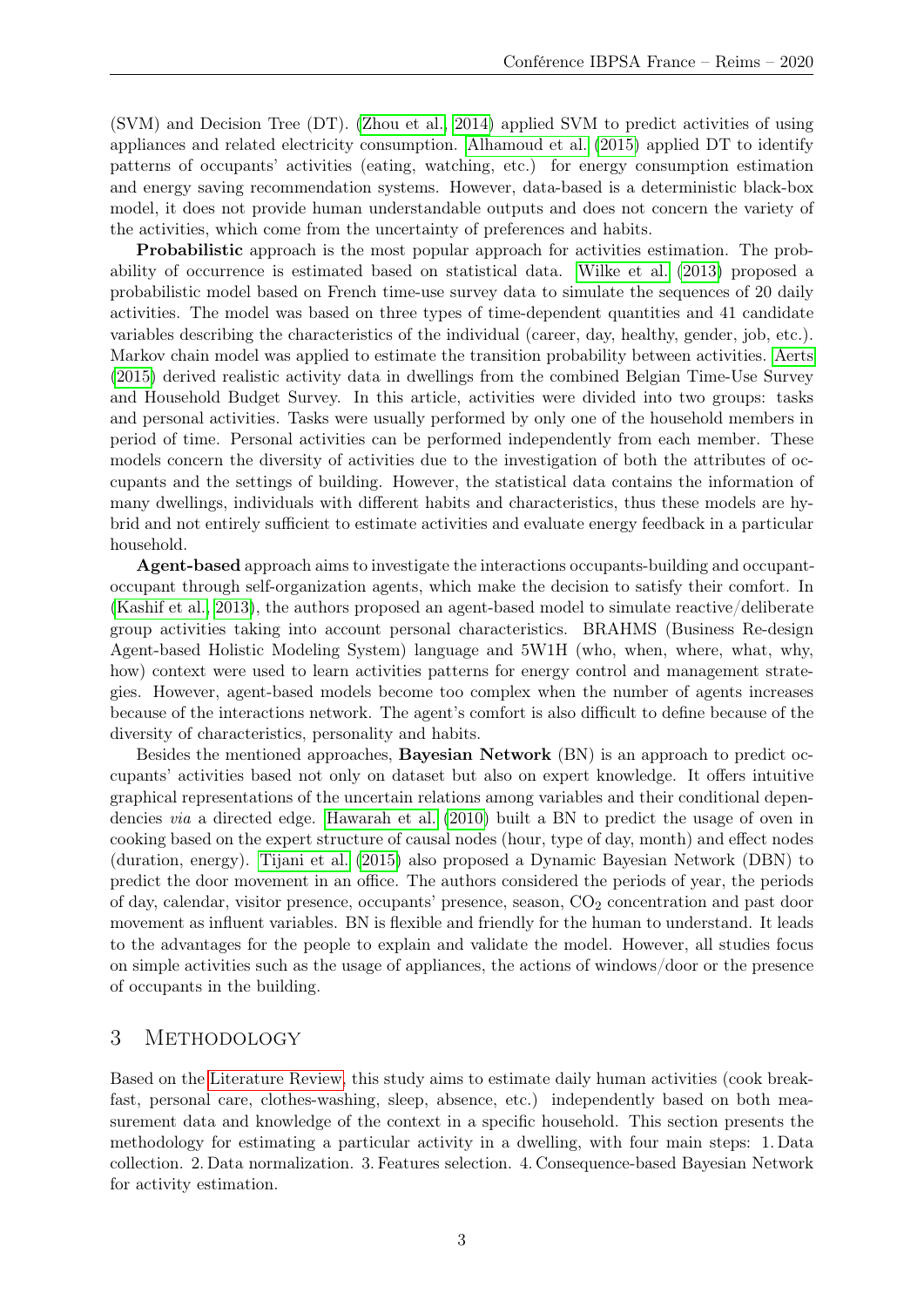#### 3.1 DEFINITIONS

In this approach, the contexts of a house include the activities with the labels provided by occupants, the list of rooms, the list of activities, and a "room-activity" relationship, which describes the room involved for a particular activity, and the available electrical appliances. Taking into account this information helps the estimation of the activities be more precise than the use of hybrid information from statistic data.

Different activities can occur in the same room while an activity can be done in many rooms. It is assumed that the impacts of an activity in different rooms are different. For example, the activity "cleaning" can take place in the living room, the kitchen, or the bedroom and their effects are distinct. To deal with this problem, we define a room-centered activity  $A$  as *(activity,* room). It has a starting time, an ending time, an involved room, and several cause effects, impacts on sensors and appliances, and also possibly on electricity consumption. The time of day is divided into incremental steps. In each step, A is represented as a label, which could be 0 or 1 corresponding to the status inactive or active. A is detected as active in a step of time if either its starting time or its ending time is in that period. To be convenient, we will use the term "activity" for the term "room-centered activity" in this study. In general, an activity  $A$  in each time can be defined as the following:

 $A \stackrel{is}{\leftrightarrow} (activity, room) \stackrel{has}{\longrightarrow} label \stackrel{causes}{\longrightarrow} effects$ 

The problem can be declared as a binary supervised problem. The study makes efforts to estimate the label of activity in each time of day. It leads to the necessity to collect labels of activities from occupants. Considering the duration of activities and the comfort of occupants for retrieving labels, 30-minutes is selected to be the step of time in this study.

#### 3.2 DATA COLLECTION

This paper focuses on the model of activities from both the measurements and the contexts of a household. A heterogeneous sensor environment has been installed to capture the information from a detached house. There are three groups of variables measured by the sensors: environment (temperature, humidity,  $CO<sub>2</sub>$ , etc.), electricity consumption, and occupancy-related (motions, door/ windows contacts). Moreover, information such as time in the day extracted from data could be grouped into a fourth group: habit. The knowledge of household's context is also collected through the questionnaires. In addition, labels of activities for each time of day need to be collected from occupants to learn the model. Since a room-centered activity is connected to a specific room, only variables related to the room of that activity are considered.

#### 3.3 Data normalization

To clean up and normalize the raw data of measurements, a 3-steps process is applied: Firstly, abnormal points of variables are detected and removed based on their natures or the physical properties of sensors. Secondly, measurement data is aggregated into a 30-minutes step. Different aggregation methods are applied for different groups of variables: a total of the energy consumption for electricity consumption, the average value for the others. Finally, filling methods (linear interpolation, forward fill, constant) are used to fill missing values. This process can be presented as the following:

Raw data  $\frac{apply}{p}$  filter  $\frac{apply}{p}$  aggregate  $\frac{apply}{p}$  fill missing values  $\stackrel{to}{\to}$  normalized data

#### 3.4 Features selection

The normalized values of each sensor is represented as a vector  $V = [v_0, ..., v_i, ..., v_n], v_i$  - normalized value at time  $i, n$  - the number of samples. However, many useful features can be hidden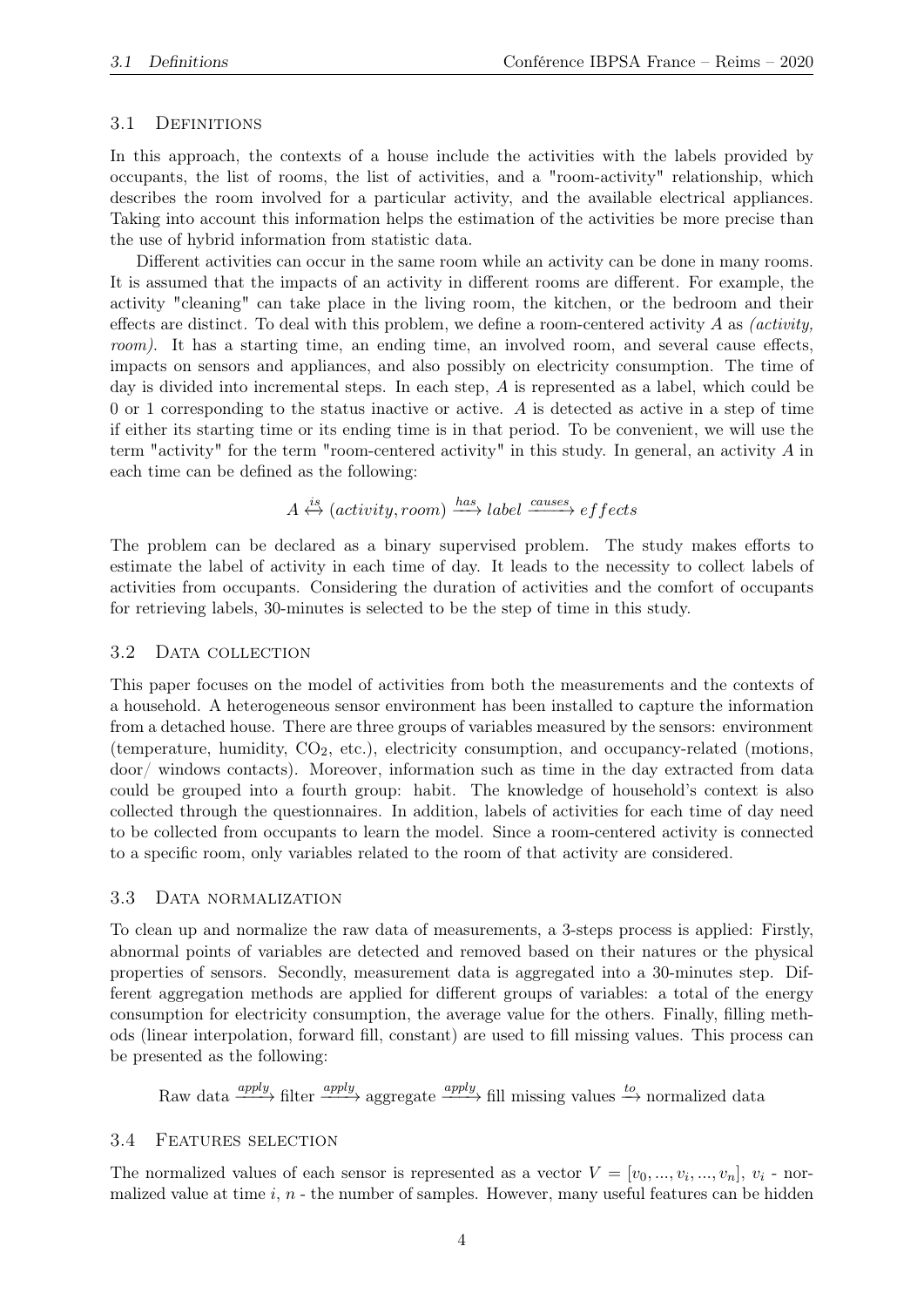from the data and it is essential to extract them. Precisely, for each time i, for environment and occupancy-related variables, the difference  $\Delta v = v_i - v_{i-1}$  is obtained while the total energy consumption  $v_i$  is selected for electrical variables. In addition, each feature in the Bayesian Network model should be categorical. Environmental variables are discretized manually by their nature. Values of occupancy-related features are divided into two values: 0 (inactive) or 1 (active). For the electrical appliances, we assume that electrical appliances have three levels of energy consumption: low, medium and high. In spite of extracted continuous value for each time  $i$ , features of electrical variables are thus represented by the level  $l_i, \forall l_i \in [0,1,2]$  corresponding to these levels. These levels are detected by clustering method as k-means algorithm.

However, many features are redundant in the model of an activity. Removing them and keeping the most relevant features can help reduce the noise in the model and save the money for sensors. Information Gain (IG) is a popular method to estimate the importance of a feature with an activity. This method is based on *entropy (ENT)*, which measures the disorder of the data. IG estimates the reduction of impurity of labels for each feature, the higher information gain is, the more relevant feature is. With the vector of a feature  $X = [x_0, ..., x_i, ..., x_n]$  with d possible values, and the labels of activity  $Y = [y_0, ..., y_i, ..., y_k], k$  - the number of class of labels, n - the number of sample,  $p(x)$ - the percentage of x in the dataset. ENT and IG are defined as:

$$
ENT(X) = -\sum_{i=1}^{d} p(x_i) \times \log p(x_i),
$$
  

$$
IG(X, Y) = ENT(Y) - \sum_{i=1}^{k} p(y_i) \times ENT(X|y = i)
$$

Finally, m highest *Information Gain* features are selected to build the activity estimation model.

#### 3.5 Consequences-based Bayesian Network

Bayesian Network is a graphical model including nodes and edges, which represents the causeeffect relationship  $X \to Y$  between variables. Two elements in the graph have to be determined: the structure and the conditional probability table. The structure explains the relationships  $X \to Y$  and the conditional probability table shows the conditional probabilities  $p(Y|X)$  between variables. In this study, the structure of network is built based on expert knowledge and the conditional probability table is deduced from the data. Selected features are grouped into four categories: electricity consumption  $(C)$ , environment  $(E)$ , occupancy-related  $(O)$  and habits  $(H)$ . It is assumed that the habits have influence in the decision of performing an activity and once an activity has been performed, it causes effects such as electricity consumption or changes on the environment. From this assumption and the groups of features, the consequences-based structure proposed for Bayesian Network is shown in figure 1. The joint probability of the network is:



Figure 1. Consequences-based Bayesian Network

 $p(A, E, C, H, O) = p(A|H) \times p(E|A) \times p(C|A) \times p(O|A)$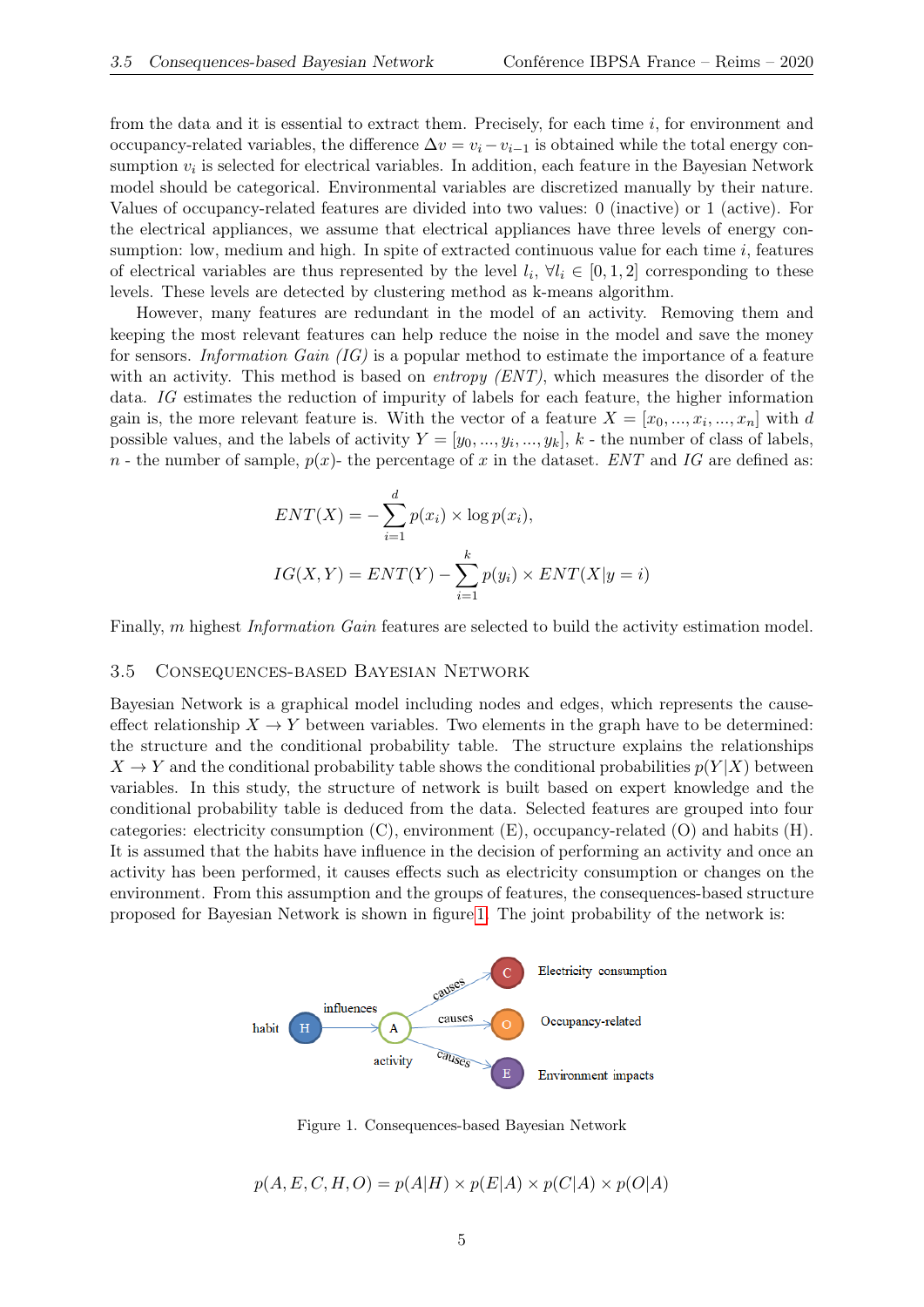In each 30-minutes iterator, from the set of labels X, the activity state  $x^*$  is estimated by maximizing the joint probability as the formula 1.

$$
x^* = \operatorname*{argmax}_{x \in X} p(x|H) \times p(E|x) \times p(C|x) \times p(O|x)
$$
\n(1)

#### 4 Case study: Cooking breakfast

#### 4.1 TESTBED

The testbed is a detached house in France, which includes five household members. There are 11 rooms (four bedrooms, two bathrooms, one kitchen, one meal room, one living room, one mezzanine, and one cellar) and 14 daily activities are considered. In this case study, the activity (cook breakfast, kitchen) is studied, the concerned room is kitchen, where 11 sensors are installed: 2 motions, 2 door/windows, 6 electricity consumption (toaster, coffee machine, robot, yogurt maker, microwave, fridge), 1 for temperature, humidity, and luminosity. The dataset covers 54 weekdays (not weekend) from  $01/02/2019$  to  $30/04/2019$ , except vacation days from  $15/03/2019$  to  $19/03/2019$ . The selected step of time is 30-minute. The labels of *cook breakfast* in this period were collected manually with supports from the household members.

#### 4.2 Results and discussion

The estimated distribution of collected labels over the time of day is shown in figure 2.



Figure 2. Distribution of collected labels over 30-min steps

It shows that occupants usually cook breakfast between 7 a.m and 8 a.m, it describes a contextualized habits of occupants in a particular case study. These habits are strongly related to the schedule, preferences of members in the house.

As mentioned in section 3, the useful features were the time of day (ToD), the energy consumption's level of appliances, the mean value, the difference of environmental variables (humidity, luminosity, temperature), and the state of occupancy-related variables (motions, door/windows) in the same 30-minute of the activity label. Figure 3 presents the information gains of these variables, which are estimated from the data set. The results show that besides the habit, the energy consumption levels of appliances involved frequently in the same time of the activity are the most relevant features for this activity. For instance, to estimate activity cook breakfast between 7:00 and 7:30, the levels of energy consumption of the coffee machine and the microwave at this time-step are important features. Based on the estimated information gain, we select 4 best features (ToD, energy consumption levels of the microwave, the coffee machine, and the toaster) to build a consequences-based Bayesian Network. The structure of this network is presented in figure 4.

K-fold cross-validation technique is used to validate the quality of the model. The dataset is divided into k subsets. For each fold, k-1 subsets are selected for training and the other one is for testing. This technique helps avoid the overfitting issue because, through many folds, most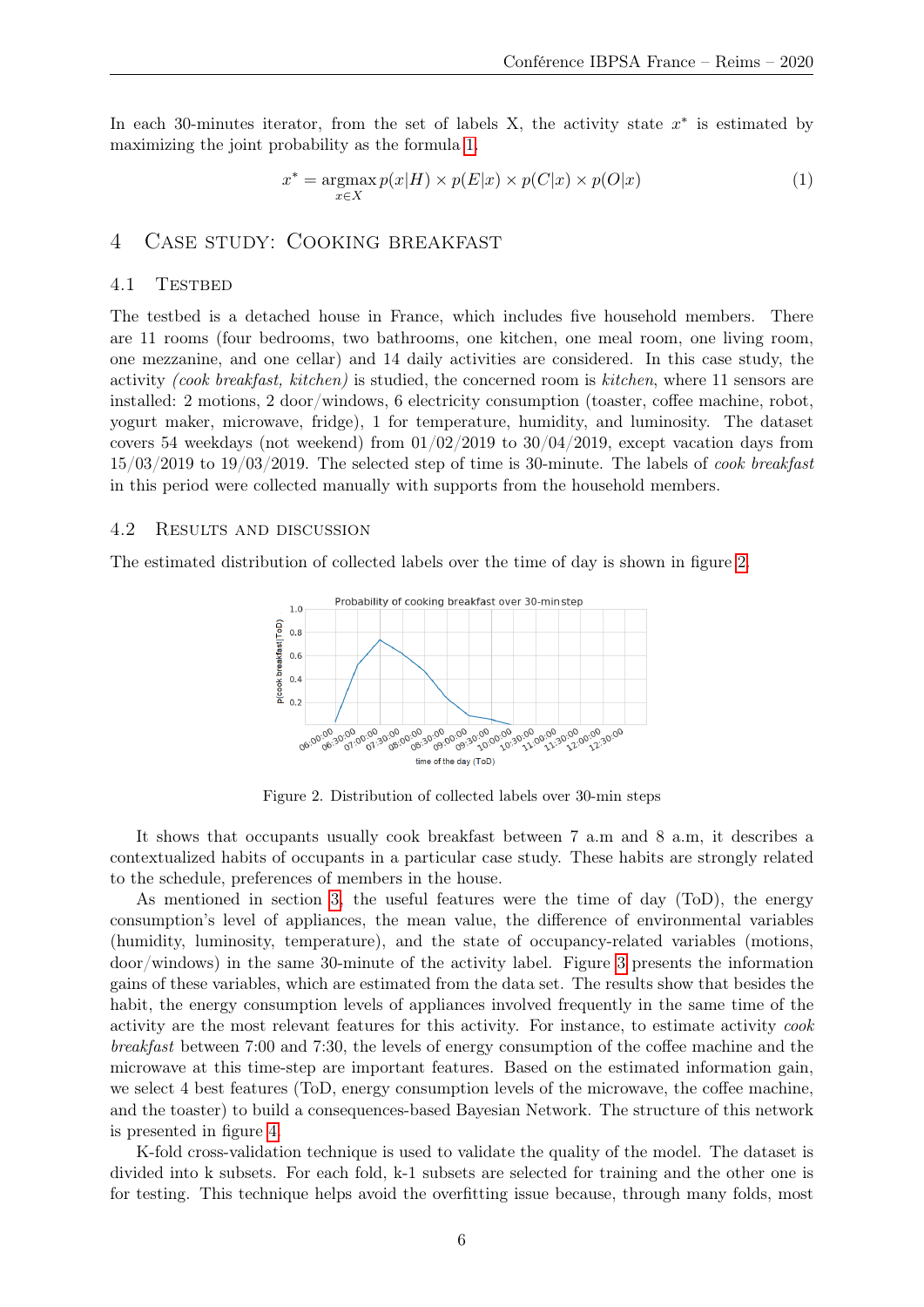

Figure 3. Information Gain for features in activity cook breakfast estimation



Figure 4. Consequences-based Bayesian Network for activity cook breakfast estimation

of the data is used for not only training but also testing. Besides, the F1-score is selected as the validation metric because this score concerns both the precision and the recall of the model. The higher F1-score is, the better model is. In general, F1-score can be estimated as the formula 2.

$$
F1 = 2 \times \frac{precision \times recall}{precision + recall}
$$
 (2)

In this case study, 5 folds cross-validation is applied and the obtained F1-score is approximately 85 %. However, the habit of occupants is not consistent all the time. They can change by internal aspects such as health issues, change of age, or external aspects such as the seasons and the potential retrofit of the building. It leads to the limitation of this model when the transition of the activity pattern needs to be considered. In addition, the task of collecting labels is a challenge because it is difficult for occupants to provide exactly labels for each time of day of the day, especially when we need information about many activities.

### 5 Conclusion

A supervised learning approach has been proposed in this paper to estimate activities in residential building. The proposed methodology helps to determine useful features and necessary sensors of an activity's estimation through the concept of Information Gain. Bayesian Network is used as an understandable model for training and predicting activity from relevant features. The structure of the network is based on the consequences of an activity, which is assumed to include environment, electricity consumption and occupancy-related effects. A case study on the cook breakfast activity is presented to explain the methodology in a particular context. Results show that cook breakfast is mainly linked to the energy consumption of frequently involved appliances (coffee machine, microwave, toaster) and the time in the day, which represents to occupants habit. Cross-validation is used and F1-score is approximately 85%. Depending on not only measurements but also context's information (labels of activities, locations of activities, appliances, etc.), the approach improves the knowledge of activities and make it possible to reduce the discrepancies between the energy simulation and the measurements. However, the limitation